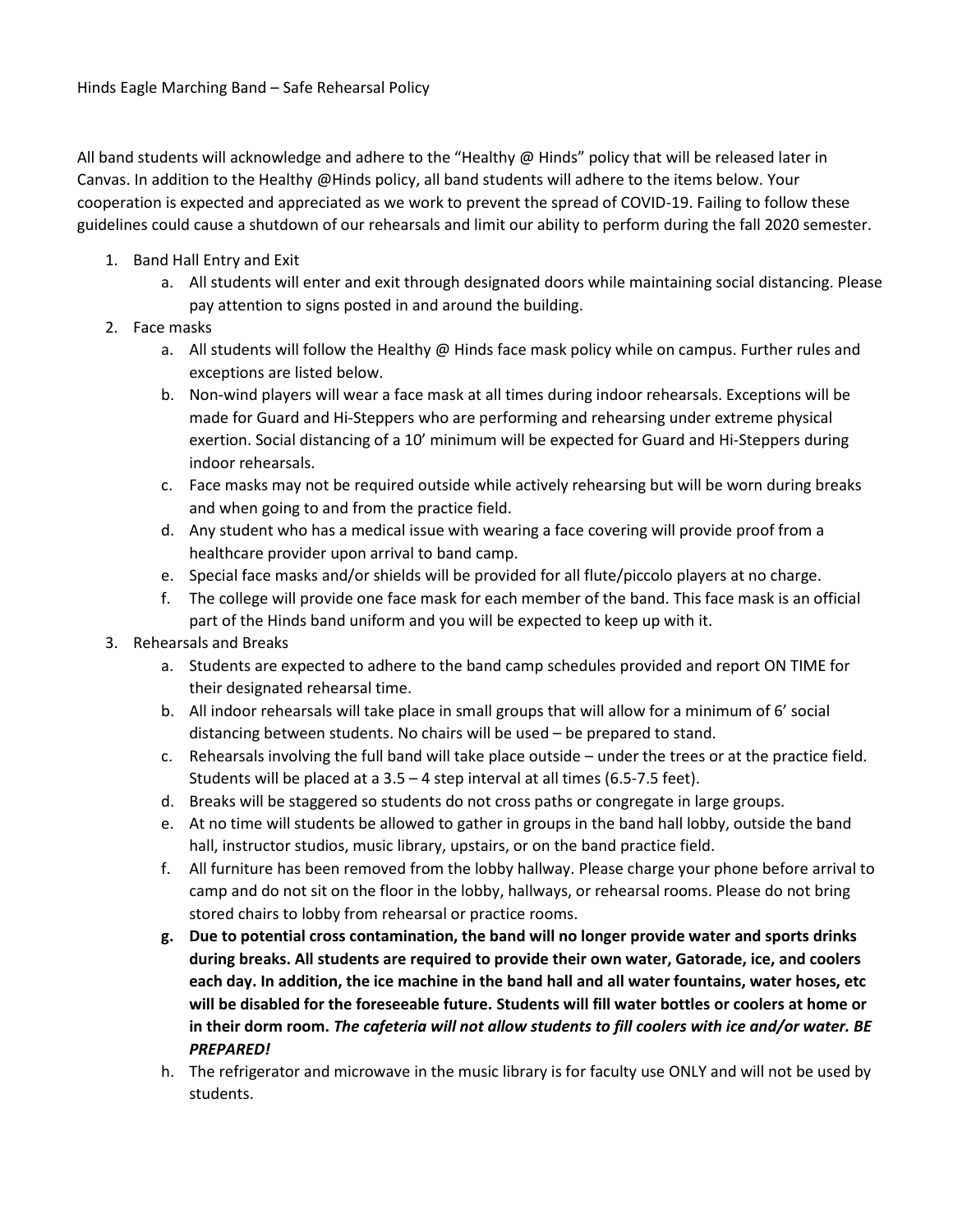- 4. Each student will need the following for band camp:
	- a. Spray bottle filled with rubbing alcohol (There are already shortages of rubbing alcohol in stores. You can buy a gallon on Amazon for about \$50.)
	- b. Sanitizing wipes (Clorox or Lysol wipes)
	- c. Water cooler (The band will provide one small personal 64 oz water cooler per student feel free to bring an additional cooler.) Again, there will be no water or ice available in the band hall or cafeteria.
	- d. Ice trays for your dorm refrigerator
	- e. Face mask (The band will provide ONE official Eagle Band neck gaiter face mask but feel free to bring your own.)
	- f. Sunglasses and hat
	- g. Towel for water keys (brass only)
	- h. Sunscreen and insect repellent
- 5. Equipment and lockers
	- a. Lockers will NOT be assigned to students with personal instruments. Students with personal instruments will be expected bring their instruments and case to and from rehearsal each day.
	- b. Instrument cases will not be stored in the band hall overnight. You must take them home or to your dorm room. Please do not leave them in your vehicle either. This can cause great damage.
	- c. All wind players will bring cases and instruments to and from the practice field each day. Exception made for sousaphones.
	- d. At no time will students share equipment (mallets, sticks, horns, drums, flags, poms, etc)
	- e. School owned instruments
		- i. The outer perimeter of the floor in rehearsal hall 119 will be marked off for students using school owned marching mellophones and euphoniums.
		- ii. Sousaphones will continue to be placed on the back wall in room 119.
		- iii. Students using small school owned wind instruments (flutes, clarinets, trumpets, etc) will be assigned a locker. Please maintain social distancing when getting your instrument.
		- iv. Music majors using school owned wind instruments will be assigned a locker.
	- f. Guard and Hi-Steppers will be assigned a flag bag and will be expected to keep it with them at all times. Flags, bags, or other equipment will not be stored in the band hall or Bee Hall after they are assigned to students.
	- g. Bell covers will be provided for all brass instruments.
	- h. Binders and flip folders will be assigned to all musicians. It is your responsibility to bring it to rehearsal daily. No exceptions.
- 6. Practice rooms and rehearsal halls (beginning August  $17<sup>th</sup>$ )
	- a. The band hall will open at 7:30-8:00 am (M-F) and close at 4:30 pm (M-Th) and 3:00 pm (F).
	- b. At no time will students be allowed in the band hall after 4:30 pm unless there is a supervised scheduled ensemble rehearsal. No student keys will be issued.
	- c. The band hall practice rooms will be available for music majors ONLY from 8am 4:30pm each day.
	- d. The band hall will not be open on the weekends. Please be sure you have all items with you when you leave on Fridays.
	- e. Each student is responsible for cleaning music stands before and after each use.
	- f. Chairs will be made available in the practice rooms but must not leave the room.
	- g. Only one person per practice room is allowed.